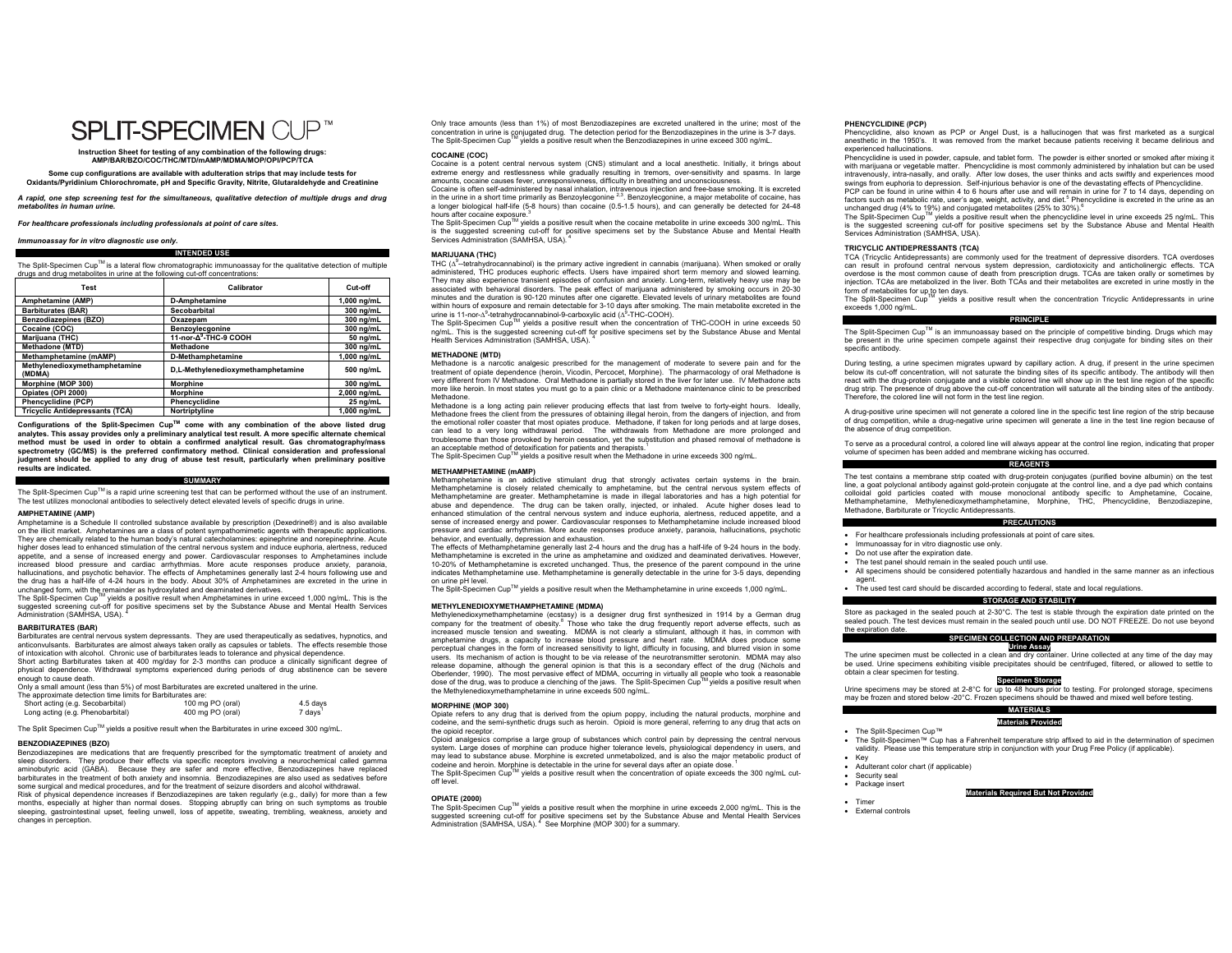#### **DIRECTIONS FOR USE**

**Allow the test card, urine specimen (if refrigerated), and/or controls to equilibrate to room temperature (15-30**q**C) prior to testing.** 

- 1. Bring the pouch to room temperature before opening it. Remove the cup from the sealed pouch and use it as soon as possible.
- 2. Donor provides specimen and secures the cap tightly.
- 3. Technician dates and initials the security seal and attaches the security seal over the cup cap.
- 4. Technician places cup on a flat surface, inserts key and pushes in.
- 5. Technician peels off the label on the multi-drug test card to view results.
- If the cup contains adulteration test strip(s), read the adulteration strip(s) between 2-5 minutes. Compare the colors on the adulteration strips to the color chart. If the specimen indicates adulteration, refer to your Drug Free Policy for guidelines on adulterated specimens. We recommend not to interpret the drug test results and either retest the urine or collect another specimen 7. Read the drug strips at 5 minutes. The drug test results remain stable for up to sixty minutes. See the
- illustration below. For detailed operation instructions, please refer to the Procedure Card and Color Chart.



#### **INTERPRETATION OF RESULTS**

#### (Please refer to the illustration above)

**NEGATIVE:\* Two lines appear**. One red line should be in the control region (C), and another apparent red or pink line adjacent should be in the test region (Drug/T). This negative result indicates that the drug concentration below the detectable level.

 **\*NOTE**: The shade of red in the test line region (Drug/T) will vary, but it should be considered negative whenever there is even a faint pink line.

**POSITIVE:** One red line appears in the control region (C). No line appears in the test region (Drug/T). This positive result indicates that the drug concentration is above the detectable level.

**INVALID: Control line fails to appear.** Insufficient specimen volume or incorrect procedural techniques are the most likely reasons for control line failure. Review the procedure and repeat the test using a new test panel. If the problem persists, discontinue using the lot immediately and contact your manufacturer.

#### **SUMMARY What is Adulteration**

 Adulteration is the tampering of a urine specimen with the intention of altering the test results. The use of adulterants can cause false negative results in drug tests by either interfering with the screening test or destroying the drugs present in the urine.

Diluting, flushing or adding adulterants to the sample after collection are ways that users of illicit drugs have attempted to defeat drug tests and invalidate the testing procedures. Diluting samples or adding household chemicals such as detergents, bleach or soaps are some of the creative ploys that abusers use to mask positive samples. One of the best ways to test for adulteration or dilution is to look for certain characteristics such as pH, oxidization, specific gravity, nitrites, glutaraldehyde and creatinine. Color and temperature may also help indicate sample tampering

- ¾ **pH** tests for the presence of acidic or alkaline adulterants in urine. Normal pH levels should be in the range of 4.0 to 9.0. Values outside of this range may indicate the sample has been "spiked" or altered.
- ¾ **Oxidants** tests for the presence of oxidizing reagents such as bleach and Hydrogen Peroxide. Normal urine should contain no trace of oxidants.
- ¾ **PCC (Pyridinium Chlorochromate) -** Normal urine should contain no PCC. One of the commonly used adulterants on the market, Urine Luck, contains PCC and can alter the test results.
- ¾ **Specific gravity** tests for sample dilution. The normal range is from 1.003 to 1.030. Values outside this range may be the result of specimen dilution or adulteration.
- ¾ **Creatinine** is a waste product of creatine, an amino-acid contained in muscle tissue and found in urine. Creatinine tests for "internal" or *in vivo* dilution. A person may attempt to foil a test by drinking excessive amounts of water or diuretics such as herbal teas to "flush" the system. Creatinine and specific gravity are two ways to check for dilution and flushing, which are the most common ways to mask drug use. Low Creatinine and specific gravity levels may indicate dilute urine. The absence of creatinine (<5mg/dl) is indicative of a specimen not consistent with human urine.
- ¾ **Nitrites** tests for commonly used commercial adulterants such as Klear or Whizzies. They work by oxidizing the major cannabinoid metabolite detected by GC/MS. By the time a positive sample arrives to the lab for the major cannabinoid metabolite detected by GC/MS. By the time a positive sample arrives to the lab for confirmation, the detectable THC carboxylic acid metabolite has been destroyed. Normal urine should contain no trace of nitrites. Positive results generally indicate the presence of an adulterant.
- ¾ **Glutaraldehyde** tests for the presence of aldehyde. Adulterants such as UrinAid and Clear Choice contain Glutaraldehyde and can cause false negative screening results by disrupting the test. Glutaraldehyde is not normally in urine and detection is generally an indicator of an adulterant.
- ¾ **Color** A clear color may indicate that the sample has been diluted. Unadulterated, normal urine should be pale to dark yellow or amber in color. However, a sample should not be considered positive by color alone but should be suspect for closer examination.
- ¾ **Temperature** - The temperature of a urine specimen should be between 91 and 98 degrees when checked within 4 minutes of collection. Urine that is submitted at body temperature will exceed 90.5 degrees Fahrenheit. A specimen that falls below that range is suspect.

# **ADULTERANT INTERPRETATION**

(Please refer to the color chart for color comparison) The test strips aid in the detection of urine adulteration for drugs of abuse test screens. The test is based on the chemical reaction to the reagents on the pads with components in the urine sample effecting color changes. Results are obtained by comparing the color on each of the test pads with a corresponding color chart.

**Oxidants/PCC (Pyridinium chlorochromate)**: Tests for presence of oxidizing reagents and PCC. Normal urine contains no trace of oxidants or PCC. A dark blue or green color may indicate their presence.

**Specific gravity:** Tests for sample dilution. Green to dark yellow indicates normal range. Blue and bright yellow indicate abnormal ranges. Normal range is between 1.003 and 1.030.

**pH:** Tests for the presence of acidic or alkaline adulterants in urine. Normal pH will range from 4.0 to 9.0 and have an orange color. Colors outside the normal range will vary from pink (low pH) to dark brown (high pH).

**Nitrites:** Tests for the presence of nitrites which can cause discrepancies between the initial screening result and the GC/MS confirmation testing. Nitrites are not a normal component of urine. Abnormal nitrite levels (above 50mg/dl) will have red to dark red color.

**Glutaraldehyde:** Tests for the presence of glutaraldehyde which can alter the test result and produce a false negative result. Normal urine should contain no Glutaraldehyde. A purple color indicates the presence of glutaraldehyde.

**Creatinine:** Normal urine samples contain Creatinine between 20 and 350 mg/dl (milligrams per deciliter). A specimen with a creatinine level below 20 is considered dilute.

#### **QUALITY CONTROL**

A procedural control is included in the test. A red line appearing in the control region (C) is considered an internal procedural control. It confirms sufficient specimen volume, adequate membrane wicking and correct procedural technique.

Control standards are not supplied with this kit. However, it is recommended that positive and negative controls be tested as good laboratory practice to confirm the test procedure and to verify proper test performance. **ADULTERATION LIMITATIONS** 

- 1. The adulteration tests included with this product are meant to aid in the determination of abnormal specimens. While comprehensive, these tests are not meant to be an "all-inclusive" representation of possible adulterants.
- 2. Normal urine should contain no oxidants. The presence of high levels of antioxidants in the specimen, such as ascorbic acid, may result in false negative results for the oxidant pad.
- 
- 3. Elevated levels of protein in urine may cause specific gravity values to be higher. 4. Normal creatinine levels are between 20 and 350 mg/dl. Under rare conditions, certain kidney diseases show dilute urine.
- 5. Normal urine should contain no trace of nitrite. However, nitrite found in urine may indicate urinary tract infections or bacterial infections.
- 6. Glutaraldehyde is not normally found in urine. However, certain metabolic abnormalities such as ketoacidosis (starvation) may interfere with the test result.

#### **LIMITATIONS**

- 1. The Split-Specimen Cup™ provides only a qualitative, preliminary analytical result. A secondary analytical method must be used to obtain a confirmed result. Gas chromatography/mass spectrometry (GC/MS) is the preferred confirmatory method.
- 2. There is a possibility that technical or procedural errors, as well as other interfering substances in the urine specimen may cause erroneous results.
- 3. Adulterants, such as bleach and/or alum, in urine specimens may produce erroneous results regardless of the analytical method used.
- 4. A Positive result does not indicate level or intoxication, administration route or concentration in urine. 5. A Negative result may not necessarily indicate drug-free urine. Negative results can be obtained when drug is present but below the cut-off level of the test.
- Test does not distinguish between drugs of abuse and certain medications.
- 7. A positive test result may be obtained from certain foods or food supplements.

#### **PERFORMANCE CHARACTERISTICS**

#### **Accuracy**

A side-by-side comparison was conducted using the Split-Specimen CupTM and commercially available drug rapid tests. Testing was performed on approximately 300 specimens per drug type previously collected from subjects presenting for Drug Screen Testing. Presumptive positive results were confirmed by GC/MS. The following compounds were quantified by GC/MS and contributed to the total amount of drugs found in presumptive positive urine samples tested.

| Test       | <b>Compounds Contributed to the Totals of GC/MS</b>           |
|------------|---------------------------------------------------------------|
| AMP        | Amphetamine                                                   |
| <b>BAR</b> | Secobarbital, Butalbital, Phenobarbital, Pentobarbital        |
| <b>BZO</b> | Oxazepam, Nordiazepam, a-OH-Alprazolam,<br>Desalkvlflurazepam |
| COC        | Benzovlecgonine                                               |
| <b>THC</b> | 11-nor-A <sup>9</sup> -tetrahydrocannabinol-9-carboxylic acid |
| <b>MTD</b> | Methadone                                                     |

| mAMP        | Methamphetamine               |
|-------------|-------------------------------|
| <b>MDMA</b> | D.L Methylenedioxyamphetamine |
| OPI         | Morphine, Codeine             |
| <b>PCP</b>  | Phencyclidine                 |
| TCA         | Nortriptyline                 |

# The following results are tabulated from these clinical studies:

| %Agreement with Commercial Kit |                                        |         |     |         |      |         |  |  |
|--------------------------------|----------------------------------------|---------|-----|---------|------|---------|--|--|
|                                | AMP<br>COC<br>THC<br>BZO<br><b>BAR</b> |         |     |         |      |         |  |  |
| Positive<br>Agreement          | 97%                                    | $>99\%$ | 90% | 95%     | 98%  | 99%     |  |  |
| Negative<br>Agreement          | 100%                                   | $>99\%$ | 97% | $>99\%$ | 100% | $>99\%$ |  |  |
| Total<br>Results               | 98%                                    | 99%     | 94% | 98%     | 99%  | $>99\%$ |  |  |
|                                |                                        |         |     |         |      |         |  |  |

|                       | mAMP | <b>MDMA</b> | <b>MOP</b> | OPI     | <b>PCP</b> | TCA*    |
|-----------------------|------|-------------|------------|---------|------------|---------|
| Positive<br>Agreement | 98%  | 100%        | 100%       | $>99\%$ | 98%        | 95%     |
| Negative<br>Agreement | 100% | 99%         | 100%       | $>99\%$ | 100%       | $>99\%$ |
| Total<br>Results      | 99%  | 99%         | 100%       | $>99\%$ | 99%        | 99%     |

| %Agreement with GC/MS |     |            |     |      |      |            |  |  |  |  |  |
|-----------------------|-----|------------|-----|------|------|------------|--|--|--|--|--|
|                       | AMP | <b>BAR</b> | BZO | COC  | THC. | <b>MTD</b> |  |  |  |  |  |
| Positive<br>Agreement | 97% | $>99\%$    | 96% | 96%  | 97%  | 99%        |  |  |  |  |  |
| Negative<br>Agreement | 95% | $>99\%$    | 96% | >90% | 88%  | >94%       |  |  |  |  |  |
| Total<br>Results      | 96% | 99%        | 96% | 93%  | 91%  | >96%       |  |  |  |  |  |

|                       | mAMP | <b>MDMA</b> | <b>MOP</b> | OPI     | <b>PCP</b> | TCA*    |
|-----------------------|------|-------------|------------|---------|------------|---------|
| Positive<br>Agreement | 99%  | 96%         | 100%       | $>99\%$ | 100%       | $>99\%$ |
| Negative<br>Agreement | 94%  | 98%         | 94%        | >90%    | 97%        | 89%     |
| Total<br>Results      | 96%  | 97%         | 97%        | >95%    | 98%        | 91%     |

Forty (40) clinical samples for each drug were run using each of the Split-Specimen Cup™ by an untrained operator at a Professional Point of Care site. Based on GC/MS data, the operator obtained statistically similar Positive Agreement, Negative Agreement and Overall Agreement rates as trained laboratory personnel. \*Note: TCA was based on HPLC data.

#### **Precision**

 A study was conducted at three physician offices by untrained operators using three different lots of product to demonstrate the within run, between run and between operator precision. An identical panel of coded specimens, containing drugs at the concentration of  $\pm$  50% and  $\pm$  25% cut-off level, was labeled, blinded and tested at each site. The results are given below:

#### **AMPHETAMINE (AMP)**

| Amphetamine   | n per |   | Site A      |   | Site B   |   | Site C |  |
|---------------|-------|---|-------------|---|----------|---|--------|--|
| conc. (ng/mL) | site  |   |             |   |          | - |        |  |
|               | 5     | 5 | $\Omega$    | 5 | $\Omega$ | 5 |        |  |
| 500           | 5     | 5 | $\mathbf 0$ |   |          | 5 | 0      |  |
| 750           | 5     | 5 | 0           |   |          |   |        |  |
| 1.250         | 5     | 0 | 5           | 0 | 5        | 0 | 5      |  |
| 1.500         |       |   | 5           |   | 5        | 0 |        |  |

#### **BARBITURATES (BAR)**

| Secobarbital  | n per | Site A   |          | Site B   |          |                | Site C |
|---------------|-------|----------|----------|----------|----------|----------------|--------|
| conc. (ng/mL) | site  |          |          | ۰        |          | -              |        |
|               | 5     | 5        | $\Omega$ | 5        | $\Omega$ | 5              |        |
| 150           | 5     |          |          | 5        | 0        | 5              |        |
| 225           | 5     |          |          | 4        |          | 5              |        |
| 375           | 5     | $\Omega$ | 5        | 0        | 5        | $\overline{2}$ | 3      |
| 450           | 5     | n        | 5        | $\Omega$ | 5        |                |        |

## **BENZODIAZEPINES (BZO)**

| Oxazepam      | n per |                | Site A | Site B   |                |                | Site C |
|---------------|-------|----------------|--------|----------|----------------|----------------|--------|
| conc. (ng/mL) | site  | ۰              |        |          |                |                |        |
| 0             |       | 5              | 0      | 5        | 0              | 5              |        |
| 150           |       |                |        | 3        | $\overline{2}$ |                |        |
| 225           |       | $\overline{2}$ | 3      |          |                | $\overline{2}$ | 3      |
| 375           |       | 0              | 5      | 0        | 5              | 3              | ◠      |
| 450           |       | $\Omega$       | 5      | $\Omega$ | 5              |                |        |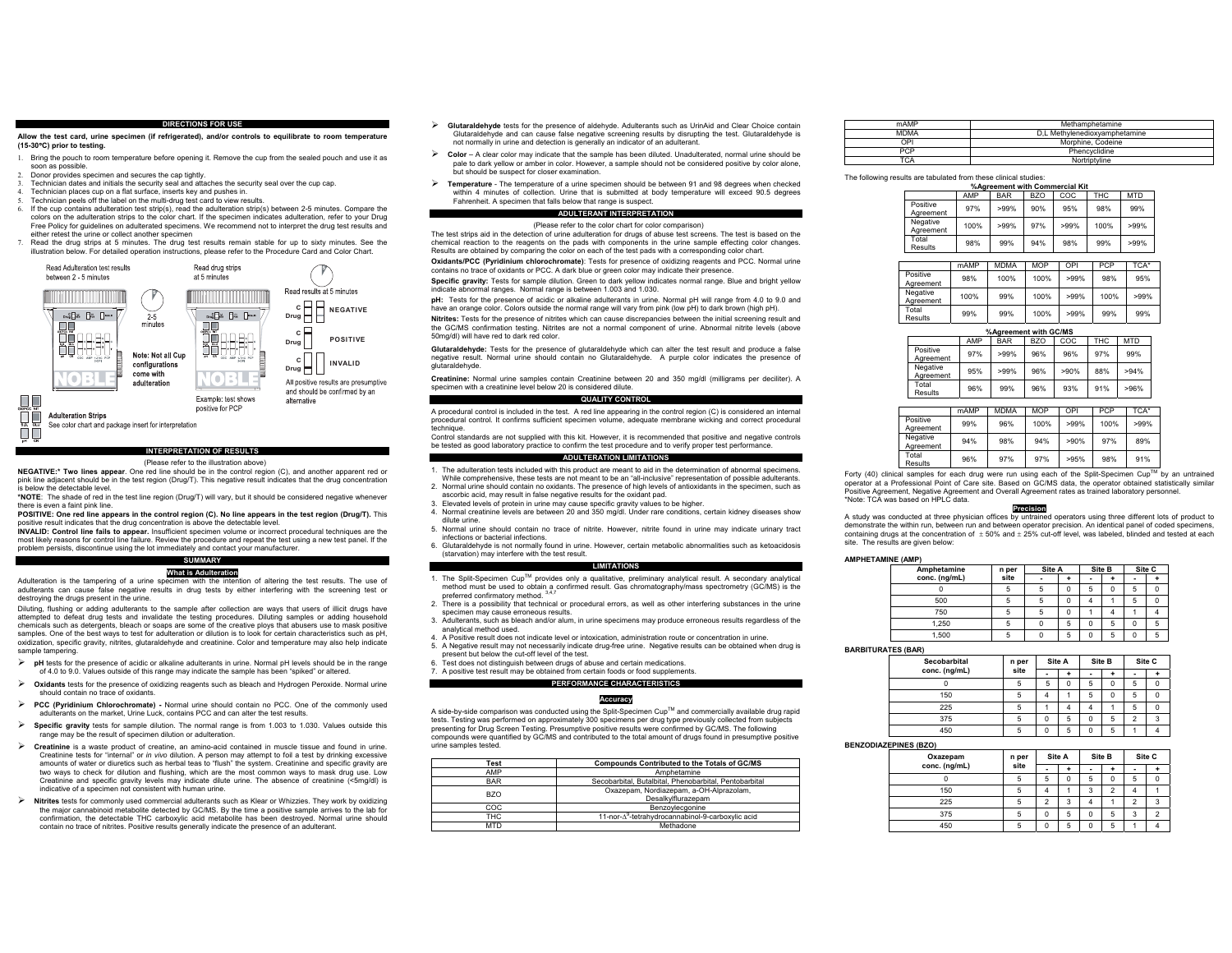### **COCAINE (COC)**

| .,              |               |       |        |   |          |   |                |   |
|-----------------|---------------|-------|--------|---|----------|---|----------------|---|
| Benzoylecgonine |               | n per | Site A |   | Site B   |   | Site C         |   |
|                 | conc. (ng/mL) | site  |        |   | ٠        |   | ٠              |   |
|                 |               | 5     | 5      | 0 | 5        | 0 | 5              |   |
|                 | 150           | 5     | 5      | 0 |          |   | 5              |   |
|                 | 225           | 5     | 5      | 0 |          |   | 5              |   |
|                 | 375           | 5     |        |   | $\Omega$ | 5 | $\mathfrak{p}$ | ٠ |
|                 | 450           | 5     |        | 5 | $\Omega$ | 5 |                |   |

# **MARIJUANA (THC)**

| 11-nor-A9 -THC-9-COOH | n per | Site A |   | Site B |                | Site C |   |
|-----------------------|-------|--------|---|--------|----------------|--------|---|
| conc. (ng/mL)         | site  |        |   | -      |                |        |   |
|                       | 5     |        | 0 | 5      | $\mathbf{0}$   | 5      | 0 |
| 25                    | 5     |        | U | 3      | $\overline{2}$ | 5      | 0 |
| 37.5                  | 5     |        | n | 2      | 3              | 5      | 0 |
| 62.5                  | 5     |        |   |        |                |        |   |
| 75                    | 5     |        | 5 | O      | 5              | n      |   |

# **METHADONE (MTD)**

| <b>Methadone</b> | n per | Site A                   |          | Site B                   |   |   | Site C |
|------------------|-------|--------------------------|----------|--------------------------|---|---|--------|
| conc. (ng/mL)    | site  | ٠                        | ۰        | ٠                        |   | ٠ |        |
| 0                | 5     | 5                        | $\Omega$ | 5                        | 0 | 5 |        |
| 150              | 5     | 5                        | 0        | 5                        | 0 | 5 |        |
| 225              | 5     | $\overline{\phantom{a}}$ | 3        | 5                        | 0 |   |        |
| 375              | 5     |                          |          | $\overline{\phantom{a}}$ | 3 | 2 | 3      |
| 450              | 5     | 0                        | 5        | $\Omega$                 | 5 |   |        |

# **METHAMPHETAMINE (mAMP)**

| Methamphetamine | n per |          | Site A   |          | Site B   |          | Site C |
|-----------------|-------|----------|----------|----------|----------|----------|--------|
| conc. (ng/mL)   | site  |          |          |          |          |          |        |
|                 | 5     | 5        | 0        | 5        | $\Omega$ | 5        |        |
| 500             | 5     | 5        | $\Omega$ |          |          | 5        |        |
| 750             | 5     | 5        | 0        |          |          |          |        |
| 1.250           | 5     | $\Omega$ | 5        | 0        | 5        | 3        |        |
| 1.500           |       | $\Omega$ | 5        | $\Omega$ | 5        | $\Omega$ |        |

# **METHYLENEDIOXYMETHAMPHETAMINE (MDMA)**

|   |                |        | Site C |
|---|----------------|--------|--------|
| - |                | ۰      |        |
| 5 | 0              | 5      | 0      |
| 5 | O              | 5      | 0      |
| 3 | $\mathfrak{p}$ |        |        |
| 0 | 5              |        |        |
| 0 | 5              |        | 5      |
|   |                | Site B |        |

# **OPIATE (OPI 2000)**

| Morphine      | n per | Site A |   | Site B   |   | Site C         |             |  |
|---------------|-------|--------|---|----------|---|----------------|-------------|--|
| conc. (ng/mL) | site  | ۰      |   |          |   |                |             |  |
|               | 5     | 5      | 0 | 5        | 0 | 5              | $\mathbf 0$ |  |
| 1.000         | 5     | 5      | 0 |          |   | 5              | $\Omega$    |  |
| 1.500         | 5     | 5      | 0 |          |   |                |             |  |
| 2.500         | 5     | 0      | 5 |          |   | $\overline{2}$ | 3           |  |
| 3.000         | 5     | 0      | 5 | $\Omega$ | 5 | 0              | 5           |  |
|               |       |        |   |          |   |                |             |  |

#### **MORPHINE (MOP 300)**

| 1 9 9007        |                 |                |          |          |             |        |                |  |
|-----------------|-----------------|----------------|----------|----------|-------------|--------|----------------|--|
| <b>Morphine</b> | Site A<br>n per |                |          | Site B   |             | Site C |                |  |
| conc. (ng/mL)   | site            |                |          |          |             | ٠      |                |  |
|                 | 5               | 5              | $\Omega$ | 5        | 0           | 5      | 0              |  |
| 150             | 5               |                |          | 5        | $\mathbf 0$ | 5      | 0              |  |
| 225             | 5               | $\mathfrak{p}$ | 3        | 5        | $\mathbf 0$ | 5      | $\mathbf 0$    |  |
| 375             | 5               | 0              | 5        | $\Omega$ | 5           | 3      | $\overline{2}$ |  |
| 450             | 5               | n              | 5        | $\Omega$ | 5           |        | 4              |  |

### **PHENCYCLIDINE (PCP)**

| Phencyclidine | n per |                | Site A | Site B   |          | Site C   |                |
|---------------|-------|----------------|--------|----------|----------|----------|----------------|
| conc. (ng/mL) | site  | ۰              |        |          |          | ۰        |                |
|               |       | 5              | 0      | 5        | 0        | 5        | 0              |
| 12.5          |       |                |        | 5        | 0        | 5        | $\Omega$       |
| 18.75         |       | $\overline{2}$ | 3      | 5        | $\Omega$ | 3        | $\overline{2}$ |
| 31.25         |       |                | 4      | $\Omega$ | 5        |          |                |
| 37.5          |       |                | Λ      |          | 5        | $\Omega$ | 5              |

# **TRICYCLIC ANTIDEPRESSANTS (TCA)**

| Nortiptyline  | Site A<br>n per |   | Site B   |                |          | Site C         |                |
|---------------|-----------------|---|----------|----------------|----------|----------------|----------------|
| conc. (ng/mL) | site            |   |          | ۰              |          | $\blacksquare$ |                |
| 0             | 5               | 5 | 0        | 5              | $\Omega$ | 5              | 0              |
| 500           | 5               | 5 | 0        | $\overline{4}$ |          | 4              |                |
| 750           | 5               | 5 | $\Omega$ |                |          | 3              | $\overline{2}$ |
| 1,250         | 5               | 0 | 5        |                |          | 0              | 5              |
| 1.500         | 5               | 0 | 5        | n              | 5        | $\Omega$       | 5              |

# **Analytical Sensitivity**

| A drug-free urine pool was spiked with drugs at concentrations listed. The results are summarized below. |  |
|----------------------------------------------------------------------------------------------------------|--|
|----------------------------------------------------------------------------------------------------------|--|

| <b>Drug Concentration</b> |    |              | AMP        | <b>BAR</b>     |           |                | <b>BZO</b> |             | COC         |
|---------------------------|----|--------------|------------|----------------|-----------|----------------|------------|-------------|-------------|
| <b>Cut-off Range</b>      | n  | ä,           | $\ddot{}$  | ä,             | $\ddot{}$ | $\overline{a}$ | $\ddot{}$  | ä,          | $\ddot{}$   |
| 0% Cut-off                | 30 | 30           | 0          | 30             | 0         | 30             | 0          | 30          | 0           |
| -50% Cut-off              | 30 | 30           | 0          | 30             | 0         | 30             | 0          | 30          | $\mathbf 0$ |
| -25% Cut-off              | 30 | 30           | $\Omega$   | 27             | 3         | 26             | 4          | 30          | $\mathbf 0$ |
| Cut-off                   | 30 | 18           | 12         | 22             | 8         | 12             | 18         | 4           | 26          |
| +25% Cut-off              | 30 | 1            | 29         | $\overline{7}$ | 23        | 3              | 27         | 0           | 30          |
| +50% Cut-off              | 30 | 0            | 30         | $\overline{2}$ | 28        | $\mathbf 0$    | 30         | 0           | 30          |
| <b>Drug Concentration</b> |    |              | <b>THC</b> | <b>MTD</b>     |           | mAMP           |            | <b>MDMA</b> |             |
|                           |    |              |            |                |           |                |            |             |             |
| <b>Cut-off Range</b>      | n  | ä,           | $\ddot{}$  | ٠              | $\ddot{}$ | ä,             | $\ddot{}$  | ÷,          | $\ddot{}$   |
| 0% Cut-off                | 30 | 30           | 0          | 30             | 0         | 30             | 0          | 30          | 0           |
| -50% Cut-off              | 30 | 30           | 0          | 29             | 1         | 30             | 0          | 30          | 0           |
| -25% Cut-off              | 30 | 12           | 18         | 24             | 6         | 30             | 0          | 26          | 4           |
| Cut-off                   | 30 | $\mathbf{1}$ | 29         | 21             | 9         | 18             | 12         | 17          | 13          |
| +25% Cut-off              | 30 | $\mathbf{1}$ | 29         | $\overline{2}$ | 28        | $\mathbf{1}$   | 29         | 4           | 26          |
| +50% Cut-off              | 30 | $\mathbf 0$  | 30         | $\mathbf 0$    | 30        | $\mathbf 0$    | 30         | 0           | 30          |
| <b>Drug Concentration</b> |    |              | <b>MOP</b> | OPI            |           | PCP            |            |             | <b>TCA</b>  |
| <b>Cut-off Range</b>      | n  |              | $\ddot{}$  | ä,             | $\ddot{}$ | $\overline{a}$ | ÷,         | $\ddot{}$   |             |
| 0% Cut-off                | 30 | 30           | 0          | 30             | 0         | 30             | 0          | 30          | 0           |
| -50% Cut-off              | 30 | 30           | 0          | 30             | 0         | 30             | 0          | 30          | 0           |
| -25% Cut-off              | 30 | 25           | 5          | 30             | 0         | 19             | 11         | 22          | 8           |
| Cut-off                   | 30 | 17           | 13         | 13             | 17        | 16             | 14         | 12          | 18          |
| +25% Cut-off              | 30 | 1            | 29         | 4              | 26        | 6              | 24         | 7           | 23          |
| +50% Cut-off              | 30 | 0            | 30         | 0              | 30        | 0              | 30         | 0           | 30          |

# **The following table lists the concentration of compounds (ng/mL) that are detected positive in urine by One Step<br>
<b>Drug Screen Test Card at 5 minutes.**<br>| **AMPHETAMINE** ng/mL D-Amphetamine 1,000 D,L-Amphetamine sulfate 3,000 L-Amphetamine 50,000 (±)3,4-Methylenedioxyamphetamine 2,000<br>Phentermine 2,000<br>3,000 Phentermine

| Secobarbital<br>300<br>Amobarbital<br>300<br>Alphenol<br>150<br>Aprobarbital<br>200<br>Butabarbital<br>75<br>Butalbital<br>2,500<br>100<br>Butethal<br>600<br>Cyclopentobarbital<br>Pentobarbital<br>300<br>Phenobarbital<br>100<br><b>BENZODIAZEPINES</b><br>Oxazepam<br>300<br>196<br>Alprazolam<br>a-Hydroxyalprazolam<br>1,262<br>Bromazepam<br>1,562<br>Chlordiazepoxide<br>1,562<br>Chlordiazepoxide HCI<br>781<br>Clobazam<br>98<br>781<br>Clonazepam<br>Clorazepate dipotassium<br>195<br>Delorazepam<br>1,562<br>Desalkylflurazepam<br>390<br>Diazepam<br>195<br>2,500<br>Estazolam<br>Flunitrazepam<br>390<br>1,562<br>$(\pm)$ Lorazepam<br>RS-Lorazepam glucuronide<br>156<br>12,500<br>Midazolam<br>98<br>Nitrazepam<br>Norchlordiazepoxide<br>195<br>390<br>Nordiazepam<br>98<br>Temazepam<br>Triazolam<br>2,500<br><b>COCAINE</b><br>Benzoylecgonine<br>300<br>780<br>Cocaine HCI<br>Cocaethylene<br>12,500<br>Ecgonine HCI<br>32,000<br><b>MARIJUANA (THC)</b><br>11-nor-A <sup>9</sup> -THC-9 COOH<br>50<br>Cannabinol<br>20,000<br>11-nor-A <sup>8</sup> -THC-9 COOH<br>30<br>$\Delta^8$ -THC<br>15,000<br>$\Delta^9$ -THC<br>15,000<br><b>METHADONE</b> |                     |     |
|---------------------------------------------------------------------------------------------------------------------------------------------------------------------------------------------------------------------------------------------------------------------------------------------------------------------------------------------------------------------------------------------------------------------------------------------------------------------------------------------------------------------------------------------------------------------------------------------------------------------------------------------------------------------------------------------------------------------------------------------------------------------------------------------------------------------------------------------------------------------------------------------------------------------------------------------------------------------------------------------------------------------------------------------------------------------------------------------------------------------------------------------------------------------------|---------------------|-----|
|                                                                                                                                                                                                                                                                                                                                                                                                                                                                                                                                                                                                                                                                                                                                                                                                                                                                                                                                                                                                                                                                                                                                                                           | <b>BARBITURATES</b> |     |
|                                                                                                                                                                                                                                                                                                                                                                                                                                                                                                                                                                                                                                                                                                                                                                                                                                                                                                                                                                                                                                                                                                                                                                           |                     |     |
|                                                                                                                                                                                                                                                                                                                                                                                                                                                                                                                                                                                                                                                                                                                                                                                                                                                                                                                                                                                                                                                                                                                                                                           |                     |     |
|                                                                                                                                                                                                                                                                                                                                                                                                                                                                                                                                                                                                                                                                                                                                                                                                                                                                                                                                                                                                                                                                                                                                                                           |                     |     |
|                                                                                                                                                                                                                                                                                                                                                                                                                                                                                                                                                                                                                                                                                                                                                                                                                                                                                                                                                                                                                                                                                                                                                                           |                     |     |
|                                                                                                                                                                                                                                                                                                                                                                                                                                                                                                                                                                                                                                                                                                                                                                                                                                                                                                                                                                                                                                                                                                                                                                           |                     |     |
|                                                                                                                                                                                                                                                                                                                                                                                                                                                                                                                                                                                                                                                                                                                                                                                                                                                                                                                                                                                                                                                                                                                                                                           |                     |     |
|                                                                                                                                                                                                                                                                                                                                                                                                                                                                                                                                                                                                                                                                                                                                                                                                                                                                                                                                                                                                                                                                                                                                                                           |                     |     |
|                                                                                                                                                                                                                                                                                                                                                                                                                                                                                                                                                                                                                                                                                                                                                                                                                                                                                                                                                                                                                                                                                                                                                                           |                     |     |
|                                                                                                                                                                                                                                                                                                                                                                                                                                                                                                                                                                                                                                                                                                                                                                                                                                                                                                                                                                                                                                                                                                                                                                           |                     |     |
|                                                                                                                                                                                                                                                                                                                                                                                                                                                                                                                                                                                                                                                                                                                                                                                                                                                                                                                                                                                                                                                                                                                                                                           |                     |     |
|                                                                                                                                                                                                                                                                                                                                                                                                                                                                                                                                                                                                                                                                                                                                                                                                                                                                                                                                                                                                                                                                                                                                                                           |                     |     |
|                                                                                                                                                                                                                                                                                                                                                                                                                                                                                                                                                                                                                                                                                                                                                                                                                                                                                                                                                                                                                                                                                                                                                                           |                     |     |
|                                                                                                                                                                                                                                                                                                                                                                                                                                                                                                                                                                                                                                                                                                                                                                                                                                                                                                                                                                                                                                                                                                                                                                           |                     |     |
|                                                                                                                                                                                                                                                                                                                                                                                                                                                                                                                                                                                                                                                                                                                                                                                                                                                                                                                                                                                                                                                                                                                                                                           |                     |     |
|                                                                                                                                                                                                                                                                                                                                                                                                                                                                                                                                                                                                                                                                                                                                                                                                                                                                                                                                                                                                                                                                                                                                                                           |                     |     |
|                                                                                                                                                                                                                                                                                                                                                                                                                                                                                                                                                                                                                                                                                                                                                                                                                                                                                                                                                                                                                                                                                                                                                                           |                     |     |
|                                                                                                                                                                                                                                                                                                                                                                                                                                                                                                                                                                                                                                                                                                                                                                                                                                                                                                                                                                                                                                                                                                                                                                           |                     |     |
|                                                                                                                                                                                                                                                                                                                                                                                                                                                                                                                                                                                                                                                                                                                                                                                                                                                                                                                                                                                                                                                                                                                                                                           |                     |     |
|                                                                                                                                                                                                                                                                                                                                                                                                                                                                                                                                                                                                                                                                                                                                                                                                                                                                                                                                                                                                                                                                                                                                                                           |                     |     |
|                                                                                                                                                                                                                                                                                                                                                                                                                                                                                                                                                                                                                                                                                                                                                                                                                                                                                                                                                                                                                                                                                                                                                                           |                     |     |
|                                                                                                                                                                                                                                                                                                                                                                                                                                                                                                                                                                                                                                                                                                                                                                                                                                                                                                                                                                                                                                                                                                                                                                           |                     |     |
|                                                                                                                                                                                                                                                                                                                                                                                                                                                                                                                                                                                                                                                                                                                                                                                                                                                                                                                                                                                                                                                                                                                                                                           |                     |     |
|                                                                                                                                                                                                                                                                                                                                                                                                                                                                                                                                                                                                                                                                                                                                                                                                                                                                                                                                                                                                                                                                                                                                                                           |                     |     |
|                                                                                                                                                                                                                                                                                                                                                                                                                                                                                                                                                                                                                                                                                                                                                                                                                                                                                                                                                                                                                                                                                                                                                                           |                     |     |
|                                                                                                                                                                                                                                                                                                                                                                                                                                                                                                                                                                                                                                                                                                                                                                                                                                                                                                                                                                                                                                                                                                                                                                           |                     |     |
|                                                                                                                                                                                                                                                                                                                                                                                                                                                                                                                                                                                                                                                                                                                                                                                                                                                                                                                                                                                                                                                                                                                                                                           |                     |     |
|                                                                                                                                                                                                                                                                                                                                                                                                                                                                                                                                                                                                                                                                                                                                                                                                                                                                                                                                                                                                                                                                                                                                                                           |                     |     |
|                                                                                                                                                                                                                                                                                                                                                                                                                                                                                                                                                                                                                                                                                                                                                                                                                                                                                                                                                                                                                                                                                                                                                                           |                     |     |
|                                                                                                                                                                                                                                                                                                                                                                                                                                                                                                                                                                                                                                                                                                                                                                                                                                                                                                                                                                                                                                                                                                                                                                           |                     |     |
|                                                                                                                                                                                                                                                                                                                                                                                                                                                                                                                                                                                                                                                                                                                                                                                                                                                                                                                                                                                                                                                                                                                                                                           |                     |     |
|                                                                                                                                                                                                                                                                                                                                                                                                                                                                                                                                                                                                                                                                                                                                                                                                                                                                                                                                                                                                                                                                                                                                                                           |                     |     |
|                                                                                                                                                                                                                                                                                                                                                                                                                                                                                                                                                                                                                                                                                                                                                                                                                                                                                                                                                                                                                                                                                                                                                                           |                     |     |
|                                                                                                                                                                                                                                                                                                                                                                                                                                                                                                                                                                                                                                                                                                                                                                                                                                                                                                                                                                                                                                                                                                                                                                           |                     |     |
|                                                                                                                                                                                                                                                                                                                                                                                                                                                                                                                                                                                                                                                                                                                                                                                                                                                                                                                                                                                                                                                                                                                                                                           |                     |     |
|                                                                                                                                                                                                                                                                                                                                                                                                                                                                                                                                                                                                                                                                                                                                                                                                                                                                                                                                                                                                                                                                                                                                                                           |                     |     |
|                                                                                                                                                                                                                                                                                                                                                                                                                                                                                                                                                                                                                                                                                                                                                                                                                                                                                                                                                                                                                                                                                                                                                                           |                     |     |
|                                                                                                                                                                                                                                                                                                                                                                                                                                                                                                                                                                                                                                                                                                                                                                                                                                                                                                                                                                                                                                                                                                                                                                           |                     |     |
|                                                                                                                                                                                                                                                                                                                                                                                                                                                                                                                                                                                                                                                                                                                                                                                                                                                                                                                                                                                                                                                                                                                                                                           |                     |     |
|                                                                                                                                                                                                                                                                                                                                                                                                                                                                                                                                                                                                                                                                                                                                                                                                                                                                                                                                                                                                                                                                                                                                                                           |                     |     |
|                                                                                                                                                                                                                                                                                                                                                                                                                                                                                                                                                                                                                                                                                                                                                                                                                                                                                                                                                                                                                                                                                                                                                                           |                     |     |
|                                                                                                                                                                                                                                                                                                                                                                                                                                                                                                                                                                                                                                                                                                                                                                                                                                                                                                                                                                                                                                                                                                                                                                           |                     |     |
|                                                                                                                                                                                                                                                                                                                                                                                                                                                                                                                                                                                                                                                                                                                                                                                                                                                                                                                                                                                                                                                                                                                                                                           |                     |     |
|                                                                                                                                                                                                                                                                                                                                                                                                                                                                                                                                                                                                                                                                                                                                                                                                                                                                                                                                                                                                                                                                                                                                                                           |                     |     |
|                                                                                                                                                                                                                                                                                                                                                                                                                                                                                                                                                                                                                                                                                                                                                                                                                                                                                                                                                                                                                                                                                                                                                                           |                     |     |
|                                                                                                                                                                                                                                                                                                                                                                                                                                                                                                                                                                                                                                                                                                                                                                                                                                                                                                                                                                                                                                                                                                                                                                           |                     |     |
|                                                                                                                                                                                                                                                                                                                                                                                                                                                                                                                                                                                                                                                                                                                                                                                                                                                                                                                                                                                                                                                                                                                                                                           |                     |     |
|                                                                                                                                                                                                                                                                                                                                                                                                                                                                                                                                                                                                                                                                                                                                                                                                                                                                                                                                                                                                                                                                                                                                                                           |                     |     |
|                                                                                                                                                                                                                                                                                                                                                                                                                                                                                                                                                                                                                                                                                                                                                                                                                                                                                                                                                                                                                                                                                                                                                                           |                     |     |
|                                                                                                                                                                                                                                                                                                                                                                                                                                                                                                                                                                                                                                                                                                                                                                                                                                                                                                                                                                                                                                                                                                                                                                           |                     |     |
|                                                                                                                                                                                                                                                                                                                                                                                                                                                                                                                                                                                                                                                                                                                                                                                                                                                                                                                                                                                                                                                                                                                                                                           | Methadone           | 300 |